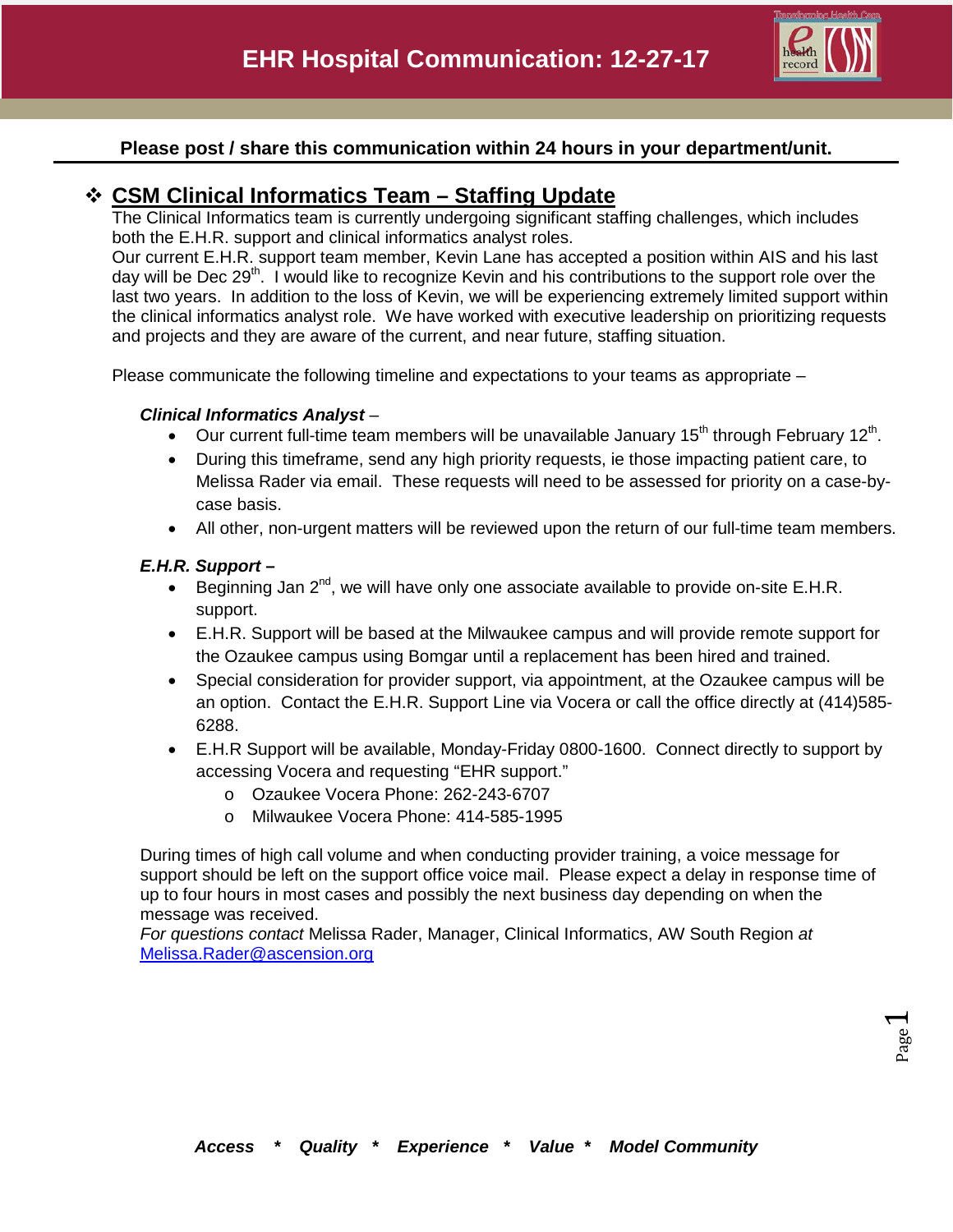

## **Restraint Documentation Changes (Effective – 1/4/2018)**

In order to capture accurate documentation, the following changes have been made to Restraint documentation.

### **Changes to Restraint for Non-Violent Behavior Powerplan**

1. Modify Restraint Type to include limb location/laterality



2. Modify Restraint Type in Iview to match the restraint type within the order



3. Add "Time – Order Received" field back to The order details and make it required.

### **Exable 15 Feedman** for Non-Violent Behavior



4. Remove tasking for Restraint Discontinue Order.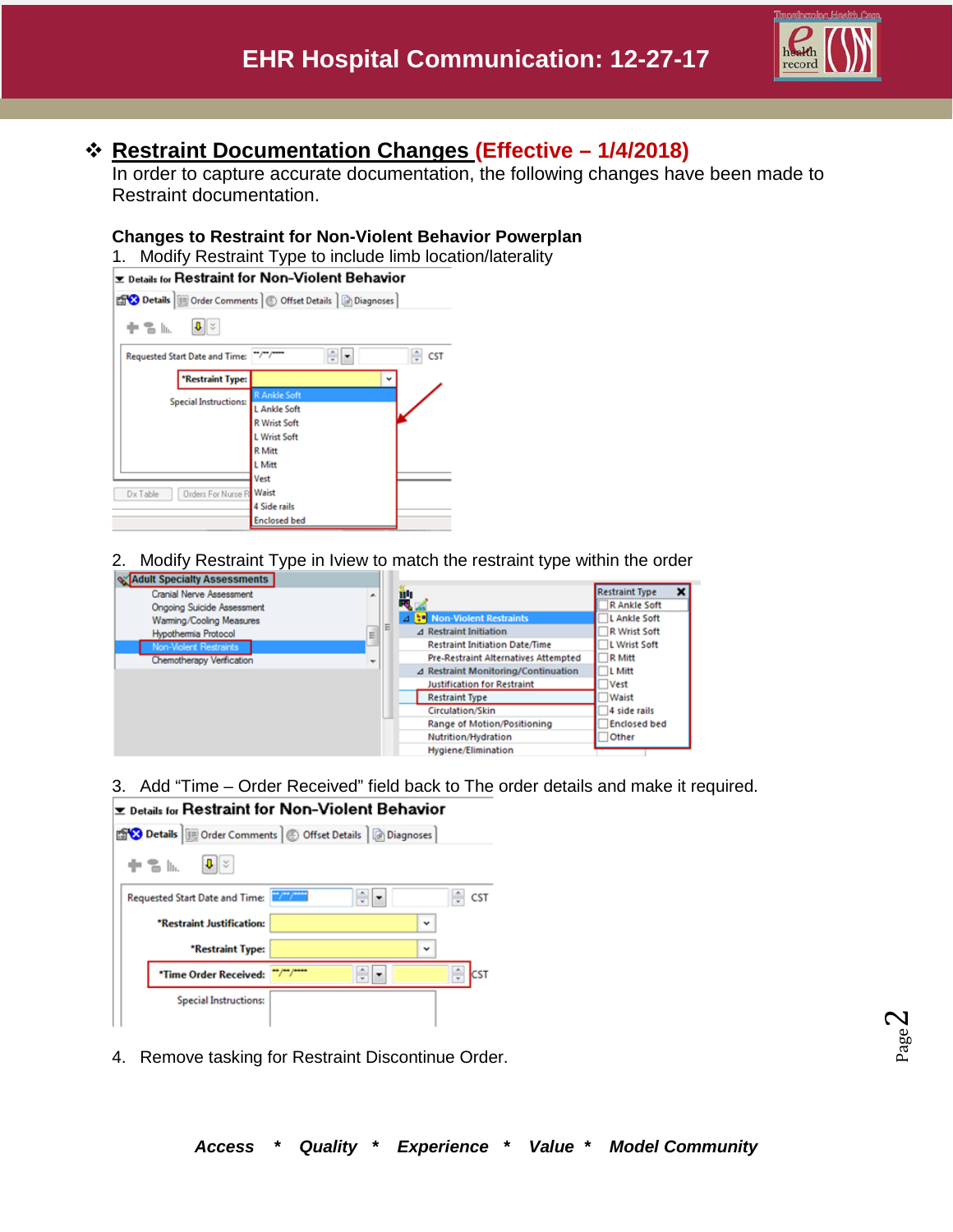

### **Changes to Restraint/Seclusion for Violent Behavior Powerplan**

1. Add Restraint Initiation to the Restrain/Seclusion for Violent Behavior Powerplan and task to restraint initiation Powerform.

| <b>Restraint/Seclusion for Violent Behavior (Initiated Pending)</b> |                     |                                                                                                                                         |  |  |  |  |  |  |
|---------------------------------------------------------------------|---------------------|-----------------------------------------------------------------------------------------------------------------------------------------|--|--|--|--|--|--|
|                                                                     |                     |                                                                                                                                         |  |  |  |  |  |  |
|                                                                     | <b>Patient Care</b> |                                                                                                                                         |  |  |  |  |  |  |
|                                                                     |                     | Face-to-face physician evaluation to occur within 1 hour of init                                                                        |  |  |  |  |  |  |
|                                                                     |                     | If restraint and/or seclusion continues, re-evaluation by physici<br>for patients 18 and older; every 2 hours for patients ages 9-17; a |  |  |  |  |  |  |
|                                                                     |                     | Seclusion is allowed only in the Behavioral Health Unit                                                                                 |  |  |  |  |  |  |
| ⊽                                                                   |                     | Communication Order to RN                                                                                                               |  |  |  |  |  |  |
|                                                                     | Assessments         |                                                                                                                                         |  |  |  |  |  |  |
| ⊽                                                                   |                     | Restraint/Seclusion Monitoring - Violent Behavior                                                                                       |  |  |  |  |  |  |
| ⊽                                                                   |                     | Restraint/Seclusion for Violent Behavior Initiation                                                                                     |  |  |  |  |  |  |
|                                                                     | Interventions       |                                                                                                                                         |  |  |  |  |  |  |

2. Add the term "Seclusion" to the "Restraint for Violent behavior Debriefing" powerform title.

|  | □ B Restraint/Seclusion for Violent Behavior Debriefing  |
|--|----------------------------------------------------------|
|  | Restraint/Seclusion for Violent Behavior Discontinuation |
|  | □ B Restraint/Seclusion for Violent Behavior Initiation  |
|  | □ B Restraint/Seclusion RN Q1 Hour Reassessment          |
|  | □ B Restraint/Seclusion Re-Evaluation                    |
|  |                                                          |

3. Restraint/Seclusion monitoring for violent behavior tasking to done/not done.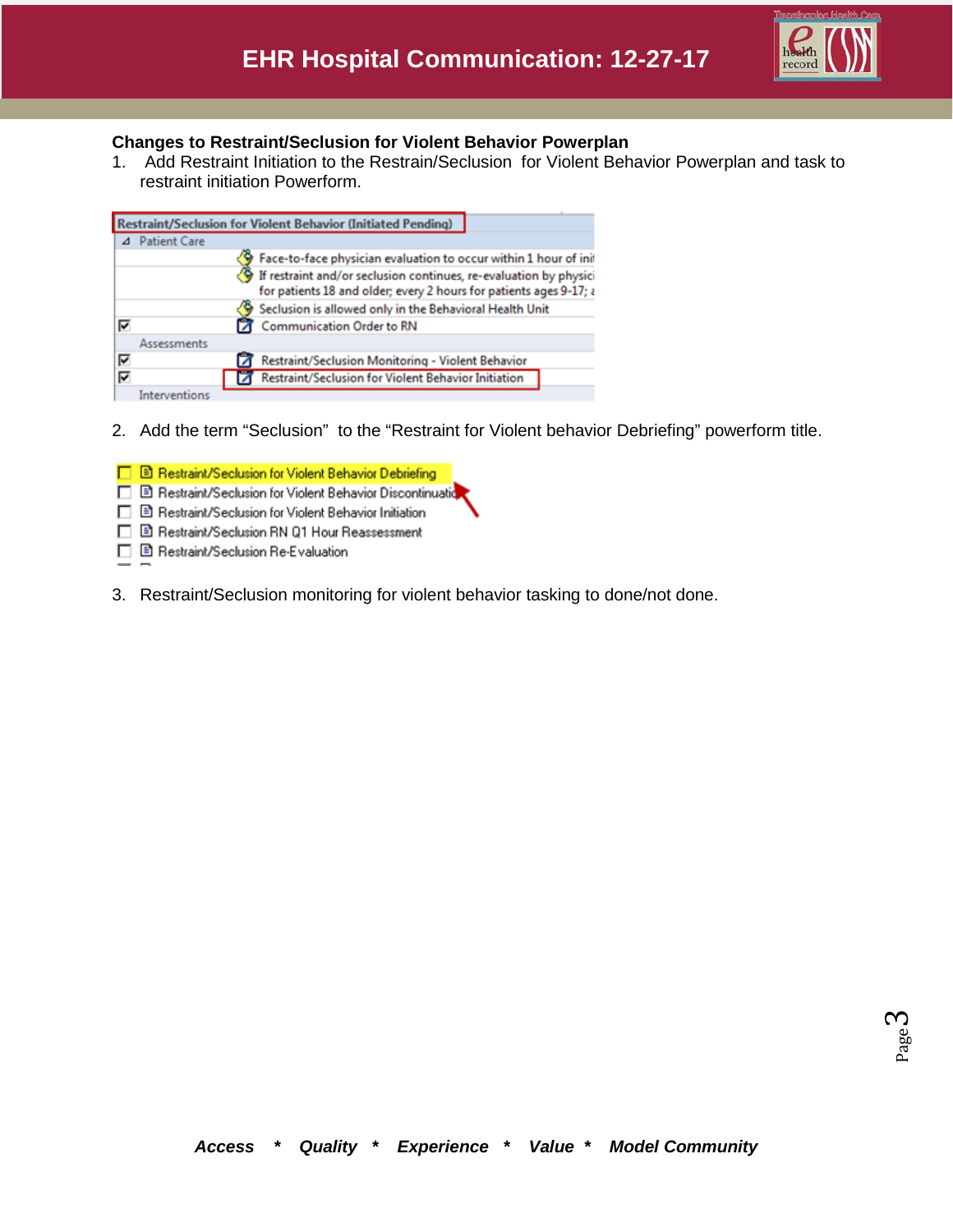

4. Increase the character limit for "Restraint Behavior Description" within the "Restraint/Seclusion for Violent Behavior Initiation" powerform.

|                             | <b>△ 田 〇 文 6 4 4 日田</b>                                                                                                                                  |                                     |                                                                                     |  |  |  |
|-----------------------------|----------------------------------------------------------------------------------------------------------------------------------------------------------|-------------------------------------|-------------------------------------------------------------------------------------|--|--|--|
|                             | *Performed on: 12/11/2017<br>: CST<br>1011<br>$-1$                                                                                                       |                                     |                                                                                     |  |  |  |
| Restrart/Secks<br>Education | <b>Restraint Type</b>                                                                                                                                    |                                     | <b>Restraint Initiation Time</b>                                                    |  |  |  |
|                             | 5-Point Restraint (waist, left ankle, right ankle, left wrist, right wrist)<br>Gerichair<br><b>Pelvic</b><br>Phytical Hold<br>Seclusion<br>$\Box$ Other: |                                     | 中国<br>os por posos<br>품                                                             |  |  |  |
|                             | <b>Patient Searched</b>                                                                                                                                  | <b>Disposition of Items Removed</b> |                                                                                     |  |  |  |
|                             | C Yes<br>$O$ No                                                                                                                                          |                                     |                                                                                     |  |  |  |
|                             | <b>Patient Informed of Criteria for</b><br>Release?                                                                                                      | <b>Restraint Criteria Comment</b>   |                                                                                     |  |  |  |
|                             | C Yes                                                                                                                                                    |                                     |                                                                                     |  |  |  |
|                             | <b>Assessment for Injury Related</b><br>to Restraint Initiation                                                                                          | <b>Injury Description</b>           |                                                                                     |  |  |  |
|                             | O No reay<br>C Injury present                                                                                                                            |                                     |                                                                                     |  |  |  |
|                             | <b>Person Notified of the Restraint</b>                                                                                                                  |                                     |                                                                                     |  |  |  |
|                             | Family member<br><b>C</b> Guardian/Caregiver<br>Parent<br>Unable to reach anyone                                                                         | $\Box$ Other:                       | No one notified per patient's request (if patient not minor)<br>Attending physician |  |  |  |
|                             | <b>Restraint Behavior Description</b>                                                                                                                    |                                     |                                                                                     |  |  |  |
|                             | <b>O ARE BUISEEE</b><br>$-9$<br>Segoe UI                                                                                                                 |                                     |                                                                                     |  |  |  |

*5.* Remove tasking for Restrain/Seclusion Teaching Order.

*For questions contact Paul Abegglen at [Paul.Abegglen@ascension.org](mailto:Paul.Abegglen@ascension.org) or Anagha Kulkarni at [Anagha.Kulkarni@ascension.org](mailto:Anagha.Kulkarni@ascension.org)*